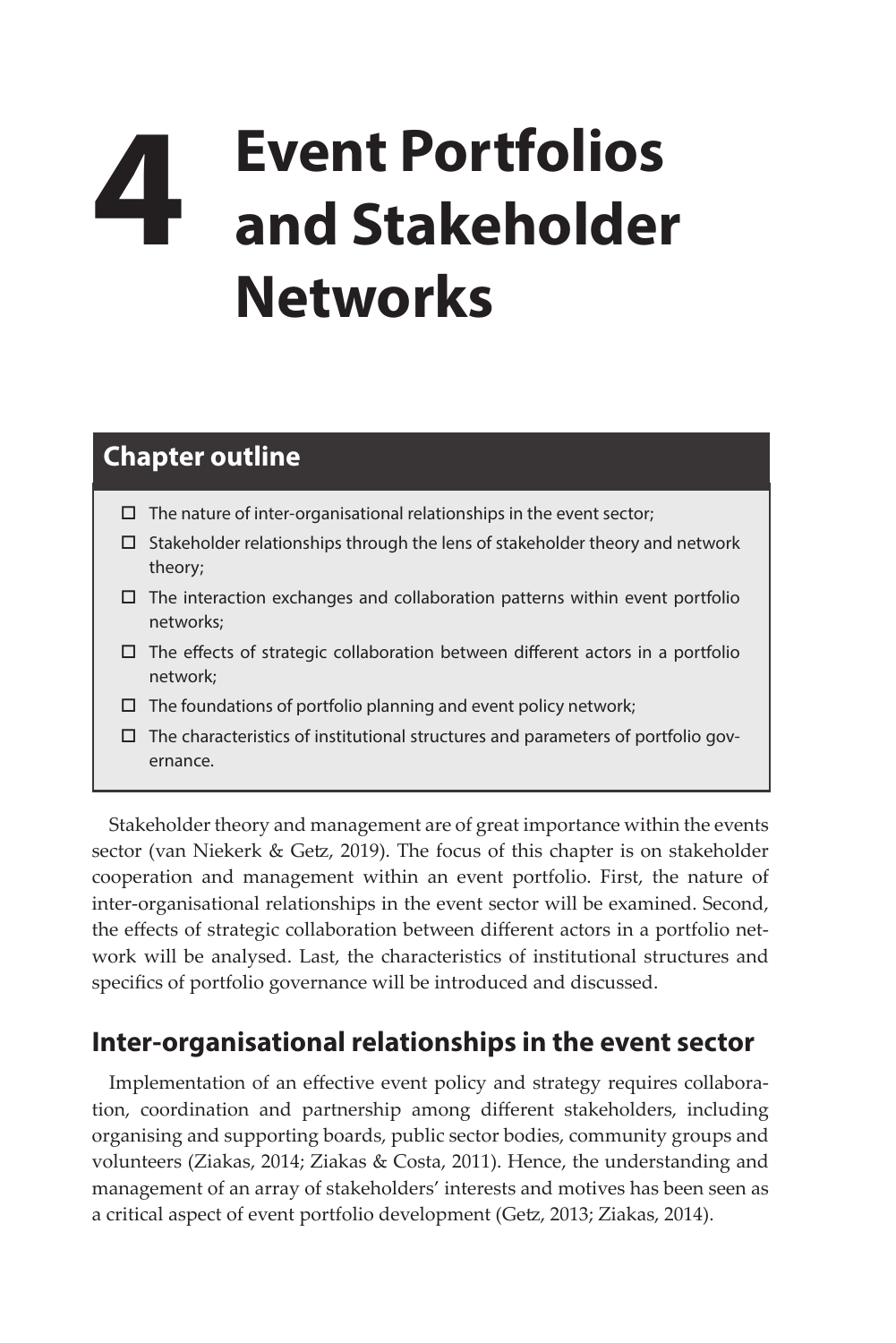Any event has the capacity to bring different actors together and foster community networks through participation, involvement in planning of event-related operations and the decision-making process (Misener & Mason, 2006; Ziakas & Costa, 2011). Larson (2009a) envisages events as "creating an imaginary space where different actors project their imagination on how the event can fulfil their interests" (p. 393). Literature on events acknowledges the importance of building relationships among different interest groups during the organisational phase of every event project. Misener and Mason (2006) highlight the significance of an analysis of the nature of event-related organisational networks and relationships in different political and cultural contexts. Mapping and analysing stakeholder networks identifies the key players, their expectations and intentions. Understanding the connections in a stakeholder web may result in the development of sustainable strategies that not only meet the needs of different power groups but also utilise the full potential of these groups in event planning. At least two theoretical approaches can be used to analyse and evaluate event stakeholder relationships, namely, stakeholder theory and network theory.

#### **Event stakeholders**

Freeman (2010) defines stakeholders as "any group or individual who can affect or is affected by the achievement of the organisation's objectives" (p. 46). Freeman's model of stakeholder management includes such stages as evaluation of stakeholders, management of stakeholders in order to accomplish organisational objectives, and measurement of stakeholder satisfaction with the organisational outcomes (Freeman et al., 2010). The influence of stakeholder theory on event management is well-documented and widely discussed (e.g., Andersson & Getz, 2008; Buch, Milne, & Dickson, 2011; Getz, Andersson, & Larson, 2007; Merrilees, Getz, & O'Brien, 2005; Sciarelli & Tani, 2013). Different event stakeholders have different levels of power and influence and can be mapped, managed and evaluated according to a diversity of parameters. For example, Getz et al. (2007) emphasise such major stakeholder roles as: 'facilitator', individuals and organisations that provide an event with essential resources; 'regulator' whose approval and cooperation are required (usually government agencies); 'allies and collaborators', who provide intangible help and can act as marketing partners (professional associations and tourism agencies); 'co-producers' – independent organisations that participate in the organisational process; 'the audience and the impacted', the groups and individuals affected by an event.

O'Toole (2011) applied an alternative, project management approach and distinguished primary, secondary, internal and external event stakeholders. Primary stakeholders – attendees and sponsors – are very focused and interested in the success or otherwise of the event. Secondary stakeholders, for example, local police, are interested only if an event passes a threshold of importance. Internal stakeholders are directly involved in event planning and realisation of